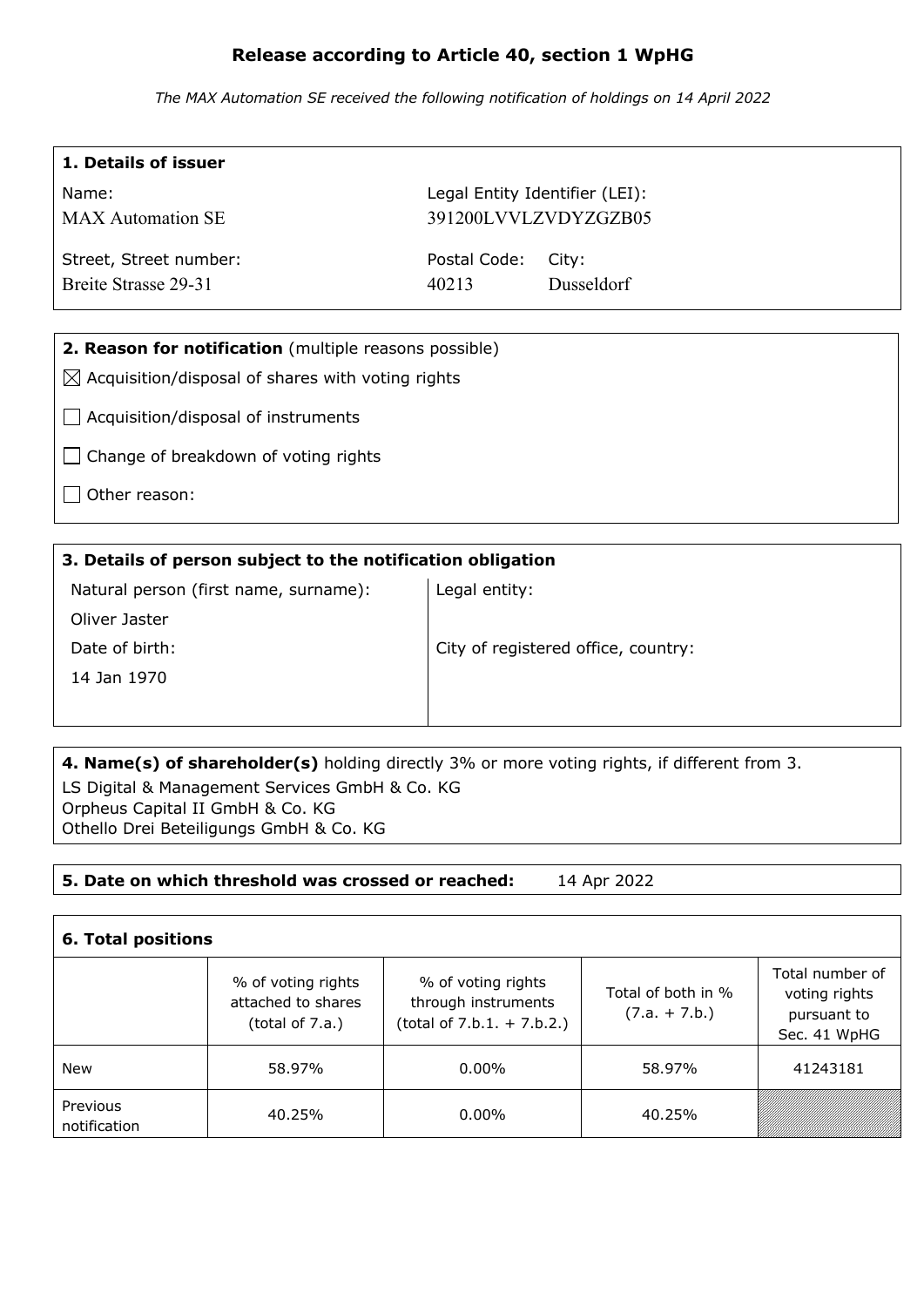| 7. Details on total positions                          |                             |                            |                          |                            |  |
|--------------------------------------------------------|-----------------------------|----------------------------|--------------------------|----------------------------|--|
| a. Voting rights attached to shares (Sec. 33, 34 WpHG) |                             |                            |                          |                            |  |
|                                                        |                             | Absolute                   |                          | In $%$                     |  |
| <b>ISIN</b>                                            | Direct<br>(Sec. 33<br>WpHG) | Indirect<br>(Sec. 34 WpHG) | Direct<br>(Sec. 33 WpHG) | Indirect<br>(Sec. 34 WpHG) |  |
| DE000A2DA588                                           | 0                           | 24319244                   | $0.00\%$                 | 58.97%                     |  |
| <b>Total</b>                                           | 24319244                    |                            |                          | 58.97%                     |  |

## **b.1. Instruments according to Sec. 38 (1) no. 1 WpHG** (please use annex in case of more than 3 instruments)

| Type of instrument | Expiration or<br>maturity date | Exercise or conversion<br>period | Voting rights<br>absolute | Voting rights in % |
|--------------------|--------------------------------|----------------------------------|---------------------------|--------------------|
|                    |                                |                                  |                           | $0.00\%$           |
|                    |                                | Total                            |                           | $0.00\%$           |

| <b>b.2. Instruments according to Sec. 38 (1) no. 2 WpHG</b> (please use annex in case of more than 3<br>instruments)                                                        |  |  |       |                  |          |
|-----------------------------------------------------------------------------------------------------------------------------------------------------------------------------|--|--|-------|------------------|----------|
| Exercise or<br>Cash or physical<br>Expiration or<br>Voting rights<br>Type of instrument<br>conversion<br>absolute<br>maturity date<br>settlement<br>$\frac{0}{0}$<br>period |  |  |       | Voting rights in |          |
| $0.00\%$                                                                                                                                                                    |  |  |       |                  |          |
|                                                                                                                                                                             |  |  | Total | O                | $0.00\%$ |

## **8. Information in relation to the person subject to the notification obligation (please tick the** applicable box)**:**

 $\boxtimes$  Person subject to the notification (3.) obligation is not controlled nor does it control any other undertaking(s) holding directly or indirectly an interest in the (underlying) issuer (1.).

 $\Box$  Full chain of controlled undertakings starting with the ultimate controlling natural person or legal entity (in case of more than four undertakings please always provide only to BaFin also an organizational chart):

| Name                                              | % of voting rights<br>(if at least 3% or<br>more) | % of voting rights<br>through instruments<br>(if at least 5% or<br>more) | Total of both<br>(if at least 5% or more) |
|---------------------------------------------------|---------------------------------------------------|--------------------------------------------------------------------------|-------------------------------------------|
| Oliver Jaster                                     | $\frac{0}{0}$                                     | $\%$                                                                     | $\%$                                      |
| Günther SE                                        | $\frac{0}{0}$                                     | $\%$                                                                     | $\frac{0}{0}$                             |
| Günther Holding SE                                | $\frac{0}{0}$                                     | $\%$                                                                     | $\%$                                      |
| LS Digital & Management Services GmbH<br>& Co. KG | 58.97%                                            | $\frac{0}{0}$                                                            | 58.97%                                    |
|                                                   | $\%$                                              | $\%$                                                                     | $\%$                                      |
| Oliver Jaster                                     | $\frac{0}{0}$                                     | $\frac{0}{0}$                                                            | $\frac{0}{0}$                             |
| Günther SE                                        | $\frac{0}{0}$                                     | $\frac{0}{0}$                                                            | $\frac{0}{0}$                             |
| Günther Holding SE                                | $\%$                                              | $\%$                                                                     | $\%$                                      |
| Orpheus Capital II Management GmbH                | $\frac{0}{0}$                                     | $\frac{0}{0}$                                                            | $\%$                                      |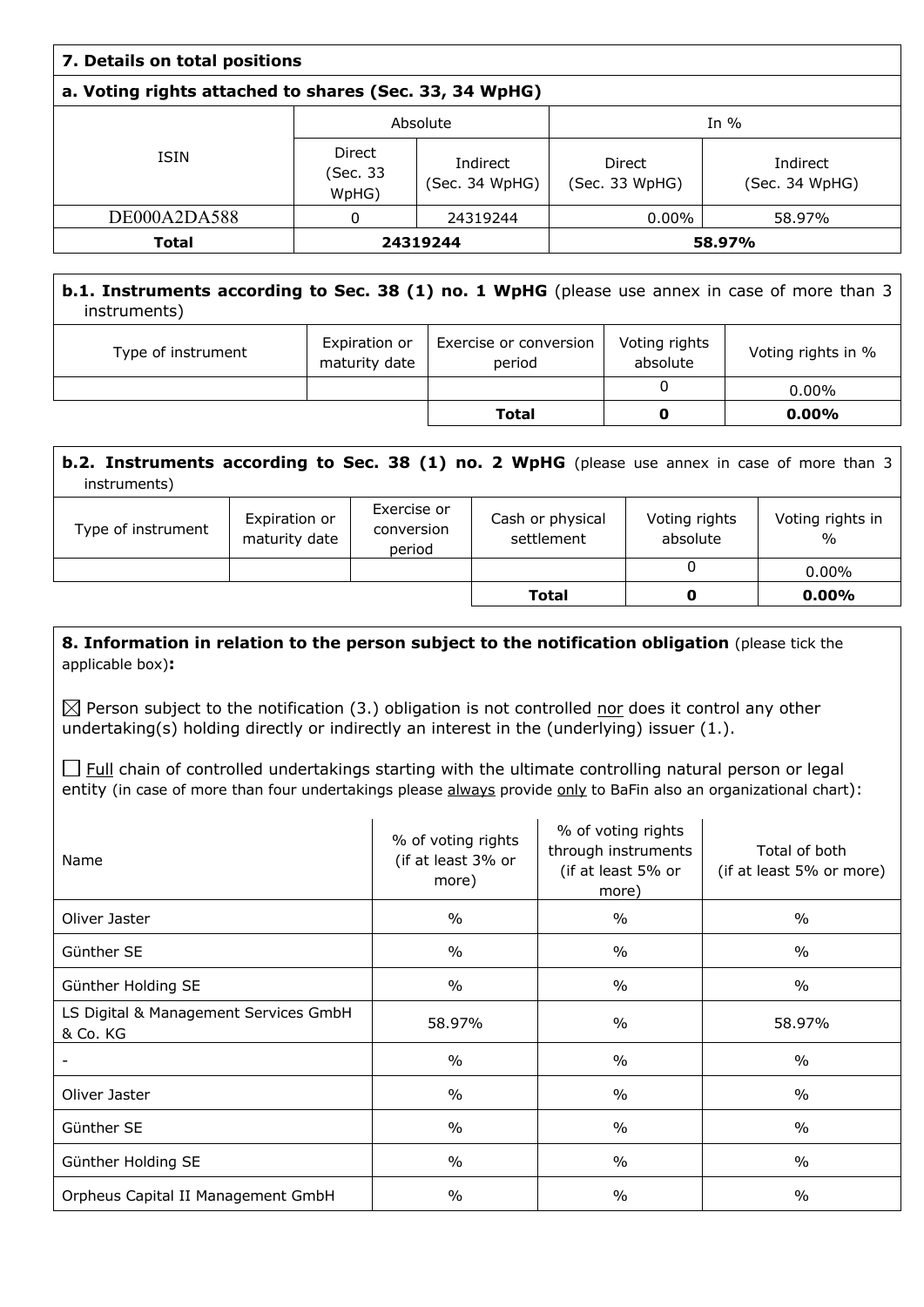| LS Digital & Management Services GmbH<br>& Co. KG | 58.97%        | $\frac{0}{0}$ | 58.97%        |
|---------------------------------------------------|---------------|---------------|---------------|
|                                                   | $\frac{0}{0}$ | $\frac{0}{0}$ | $\frac{0}{0}$ |
| Oliver Jaster                                     | $\frac{0}{0}$ | $\frac{0}{0}$ | $\frac{0}{0}$ |
| Günther SE                                        | $\frac{0}{0}$ | $\frac{0}{0}$ | $\frac{0}{0}$ |
| Günther Holding SE                                | $\frac{0}{0}$ | $\frac{0}{0}$ | $\frac{0}{0}$ |
| Orpheus Capital II GmbH & Co. KG                  | 58.97%        | $\frac{0}{0}$ | 58.97%        |
|                                                   | $\frac{0}{0}$ | $\frac{0}{0}$ | $\frac{0}{0}$ |
| Oliver Jaster                                     | $\frac{0}{0}$ | $\frac{0}{0}$ | $\frac{0}{0}$ |
| Günther SE                                        | $\frac{0}{0}$ | $\frac{0}{0}$ | $\frac{0}{0}$ |
| Günther Holding SE                                | $\frac{0}{0}$ | $\frac{0}{0}$ | $\frac{0}{0}$ |
| Orpheus Capital II Management GmbH                | $\frac{0}{0}$ | $\frac{0}{0}$ | $\frac{0}{0}$ |
| Orpheus Capital II GmbH & Co. KG                  | 58.97%        | $\frac{0}{0}$ | 58.97%        |
|                                                   | $\%$          | $\frac{0}{0}$ | $\frac{0}{0}$ |
| Oliver Jaster                                     | $\%$          | $\frac{0}{0}$ | $\frac{0}{0}$ |
| Günther SE                                        | $\frac{0}{0}$ | $\frac{0}{0}$ | $\frac{0}{0}$ |
| Günther Holding SE                                | $\frac{0}{0}$ | $\frac{0}{0}$ | $\frac{0}{0}$ |
| Othello Drei Beteiligungs-Management<br>GmbH      | $\frac{0}{0}$ | $\frac{0}{0}$ | $\frac{0}{0}$ |
| Othello Drei Beteiligungs GmbH & Co. KG           | 58.97%        | $\frac{0}{0}$ | 58.97%        |